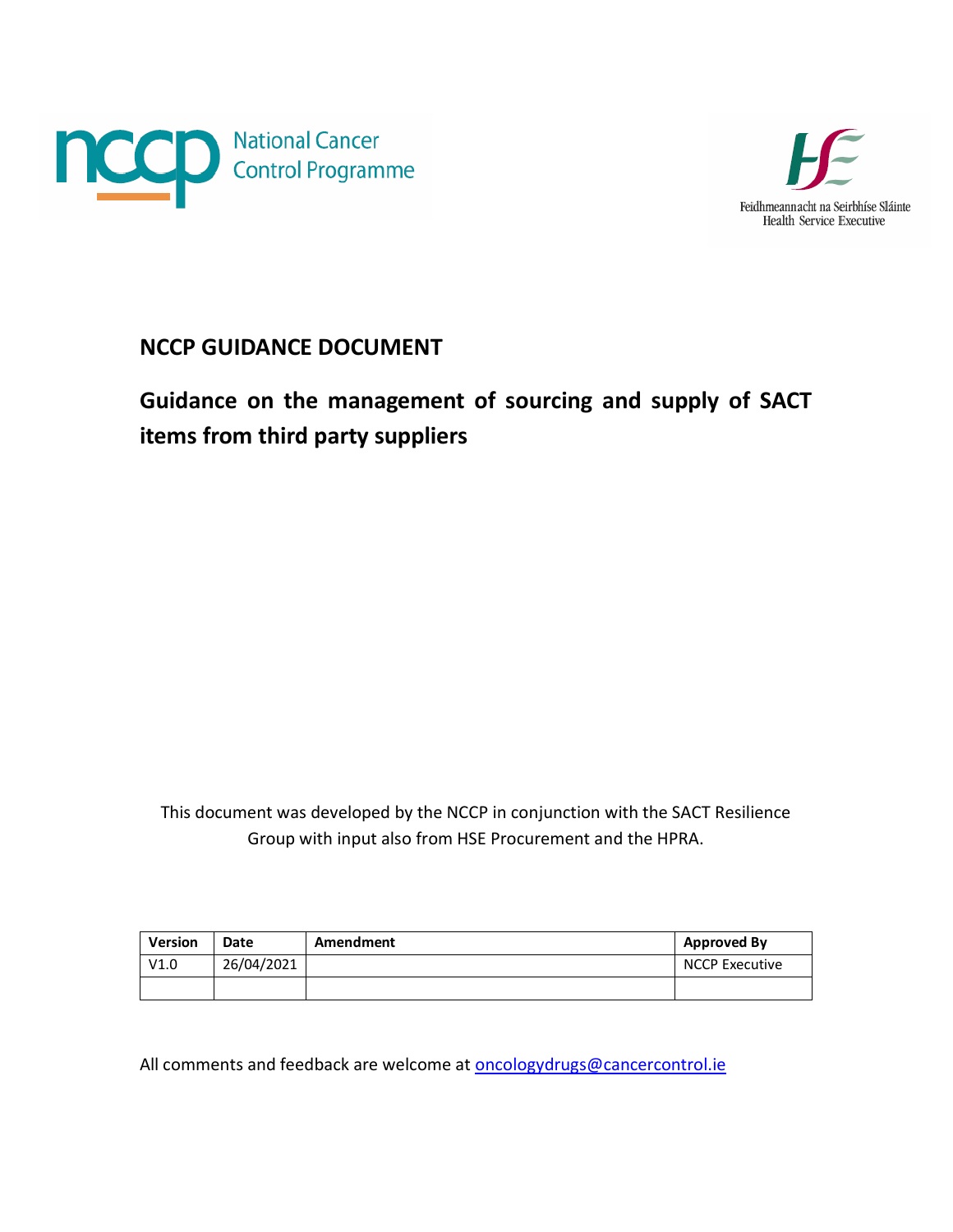# <span id="page-1-0"></span>**Table of Contents**

## **Contents**

| Guidance on the management of sourcing and supply of SACT items from third party |  |
|----------------------------------------------------------------------------------|--|
|                                                                                  |  |
| 1.                                                                               |  |
| 2.                                                                               |  |
| 3.                                                                               |  |
| 3.1                                                                              |  |
| 3.2                                                                              |  |
| 3.3                                                                              |  |
| 3.4                                                                              |  |
| 3.5                                                                              |  |
| 3.6                                                                              |  |
| 3.7                                                                              |  |
| 3.8                                                                              |  |
| 3.9                                                                              |  |
| 4.                                                                               |  |
| 4.1                                                                              |  |
| 4.2                                                                              |  |
| 5.                                                                               |  |
| 5.1                                                                              |  |
| Risk of Composition Errors and Microbiological Contamination  13<br>5.2          |  |
|                                                                                  |  |
|                                                                                  |  |

| Use of this document is the responsibility of the user and is subject to HSE's terms of use available at http://www.hse.ie/eng/Disclaimer                       |                                  |            |  |
|-----------------------------------------------------------------------------------------------------------------------------------------------------------------|----------------------------------|------------|--|
| This information is valid only on the day of printing, for any updates please check https://www.hse.ie/eng/services/list/5/cancer/profinfo/medonc/sactguidance/ |                                  |            |  |
| NCCP 0028 – NCCP Guidance on the                                                                                                                                | Published: 26/04/2021            | Version: 1 |  |
| management of sourcing and supply of SACT                                                                                                                       | Review: 25/04/2024 (Three Years) |            |  |
| items from third party suppliers                                                                                                                                |                                  |            |  |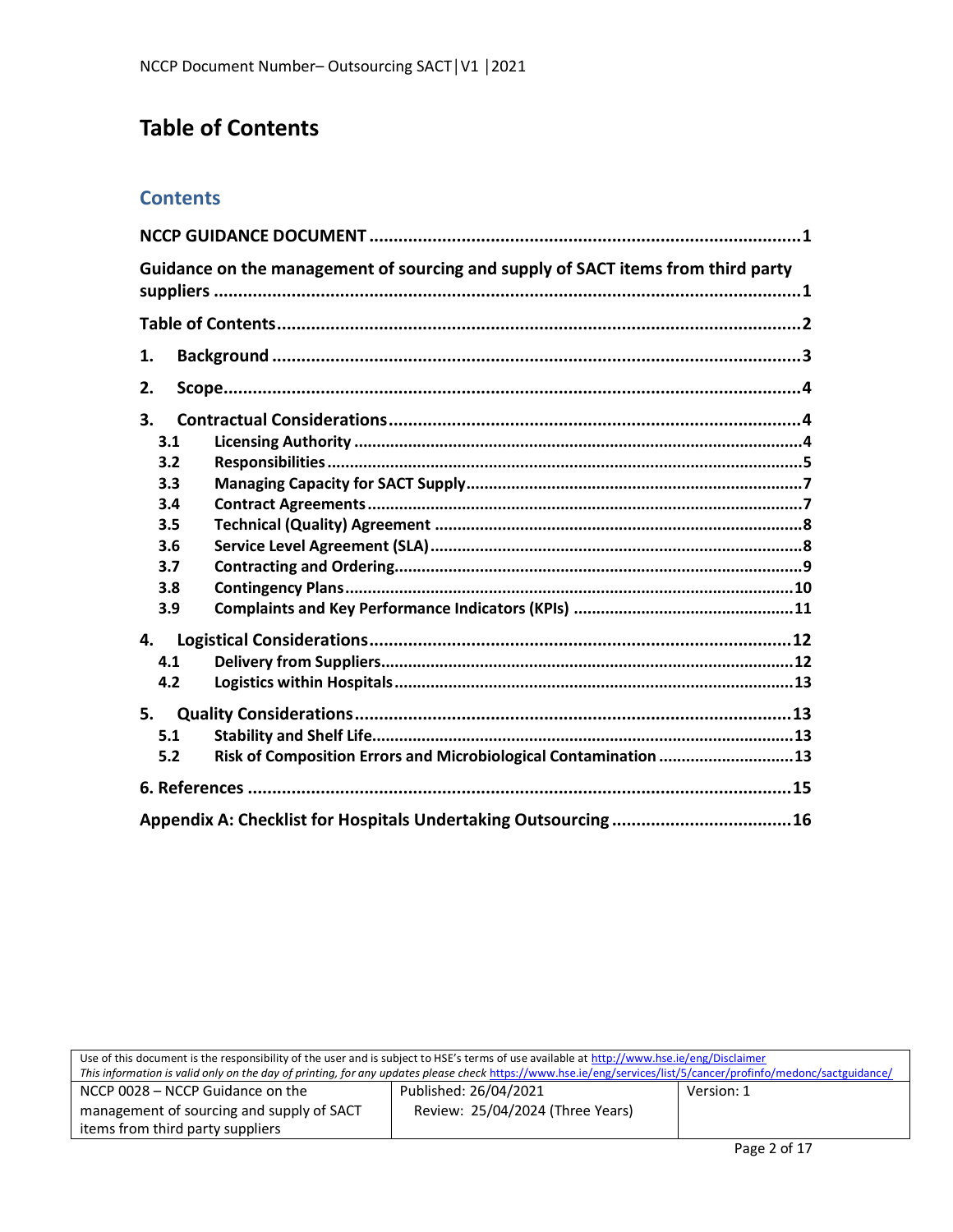## <span id="page-2-0"></span>**1. Background**

Compounded systemic anticancer therapy  $(SACT)^1$  products are specific medicines produced to meet an individual patient requirements for the treatment of cancer. The compounded product is supplied as an Exempt Medicinal product (i.e. unauthorised) on foot of orders/prescription from individual hospitals (HSE and non-HSE). Aseptic compounding services supplying SACT to patients in Irish public hospitals are a component of hospital pharmacy services. Some hospitals have capacity and aseptic compounding facilities to produce these items in-house while other hospitals do not have these facilities and outsource<sup>2</sup> the supply of some or all of these SACT products from third party suppliers.

Outsourced SACT is available as:

 $\overline{a}$ 

- Fixed dose/dose banded stock items e.g. syringes and infusion bags/filled infusors
- Individual patient specific dose items

Many hospitals utilise dose banding<sup>3</sup> and outsource their supply of ready-to-administer SACT products as dose banded stock or patient specific items. Dose banding is an enabler of outsourcing, however it is possible to outsource SACT without dose banding and it is possible to dose band without outsourcing.

A hospital may decide to outsource SACT from a third party supplier for a number of reasons:

- Operational reasons periods of high demand/ inability to meet demand at specific times e.g. Christmas
- Lack of aseptic compounding facilities or upgrading/maintenance of existing facilities
- $\bullet$  Staffing short-staffing, optimise the use of staff in other areas

 $3$  Dose banding is a system whereby doses of Systemic Anti-Cancer Therapy (SACT) are calculated on an individualised basis and then rounded up or down to predetermined standard doses. Further information is available at[: https://www.hse.ie/eng/services/list/5/cancer/profinfo/medonc/dosebanding/](https://www.hse.ie/eng/services/list/5/cancer/profinfo/medonc/dosebanding/)

| Use of this document is the responsibility of the user and is subject to HSE's terms of use available at http://www.hse.ie/eng/Disclaimer                       |                                  |            |  |  |
|-----------------------------------------------------------------------------------------------------------------------------------------------------------------|----------------------------------|------------|--|--|
| This information is valid only on the day of printing, for any updates please check https://www.hse.ie/eng/services/list/5/cancer/profinfo/medonc/sactguidance/ |                                  |            |  |  |
| NCCP 0028 – NCCP Guidance on the                                                                                                                                | Published: 26/04/2021            | Version: 1 |  |  |
| management of sourcing and supply of SACT                                                                                                                       | Review: 25/04/2024 (Three Years) |            |  |  |
| items from third party suppliers                                                                                                                                |                                  |            |  |  |

 $<sup>1</sup>$  SACT involves systemic treatment for cancer; involving parenteral and oral anti-cancer therapies,</sup> including but not limited to chemotherapy, targeted therapies and immunotherapies

<sup>&</sup>lt;sup>2</sup> Outsourcing for the purposes of this document is the compounding/preparation and supply of a SACT product by a third party to a hospital.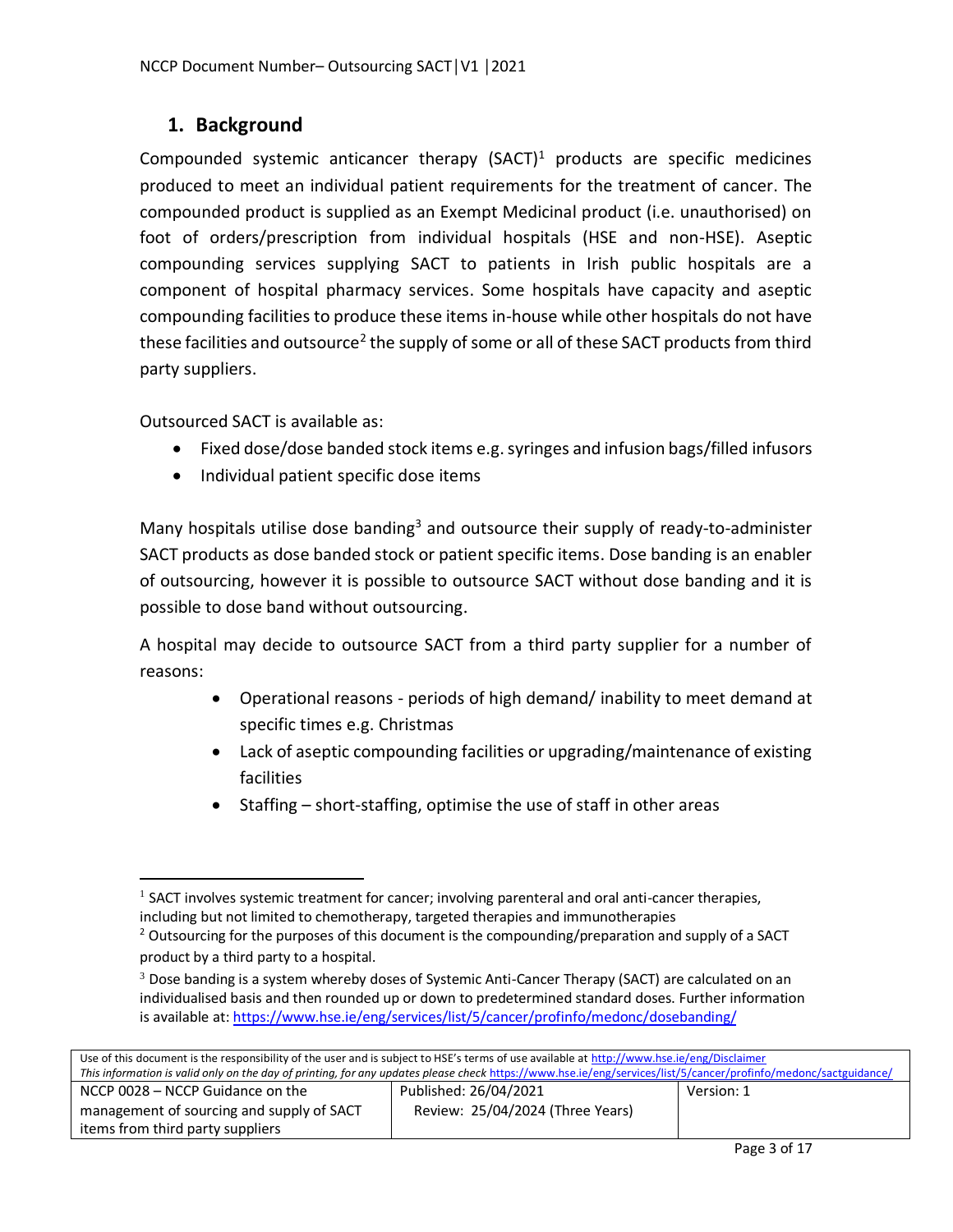- Quality Assurance extended shelf life due to additional environmental monitoring and aseptic facilities
- Costs more efficient waste management and cost savings due to extended shelf life and dose banding of items
- Capacity management planned and predictable outsourcing maximises inhouse capacity for unscheduled treatment and other activities
- Risk management outsourced product is consistently produced to cGMP approved standards
- Stock management consistent outsourcing improves stock management and financing of stock holding

## <span id="page-3-0"></span>**2. Scope**

This document provides guidance on the factors and processes involved in outsourcing and the necessary control measures that should be in place to minimise risks. This guidance document is intended for hospitals who are considering or already sourcing systemic anticancer therapy (SACT) from third party suppliers.

### <span id="page-3-1"></span>**3. Contractual Considerations**

#### <span id="page-3-2"></span>**3.1 Licensing Authority**

Compounded medicinal products are considered exempt medicinal products (EMPs) and are not required to hold a product authorisation. However, the process of compounding is subject to authorisation to ensure that the manufacturer is compliant with EU good manufacturing practice (GMP).

The Health Products Regulatory Authority (HPRA) is the regulatory authority for the manufacturing sites in Ireland. Irish manufacturers of compounded products are required to hold a Manufacturing and Importation Authorisation (MIA) for the manufacture of aseptically prepared compounded medicines. The Medicines Healthcare products Regulatory Authority (MHRA) is the regulatory authority for manufacturing sites in the UK. A UK manufacturer must hold a manufacturer's licence or a manufacturer's 'specials' licence (MS) covering the manufacture of aseptically prepared medicinal products.

| Use of this document is the responsibility of the user and is subject to HSE's terms of use available at http://www.hse.ie/eng/Disclaimer                       |                                  |            |  |  |
|-----------------------------------------------------------------------------------------------------------------------------------------------------------------|----------------------------------|------------|--|--|
| This information is valid only on the day of printing, for any updates please check https://www.hse.ie/eng/services/list/5/cancer/profinfo/medonc/sactguidance/ |                                  |            |  |  |
| NCCP 0028 – NCCP Guidance on the                                                                                                                                | Published: 26/04/2021            | Version: 1 |  |  |
| management of sourcing and supply of SACT                                                                                                                       | Review: 25/04/2024 (Three Years) |            |  |  |
| items from third party suppliers                                                                                                                                |                                  |            |  |  |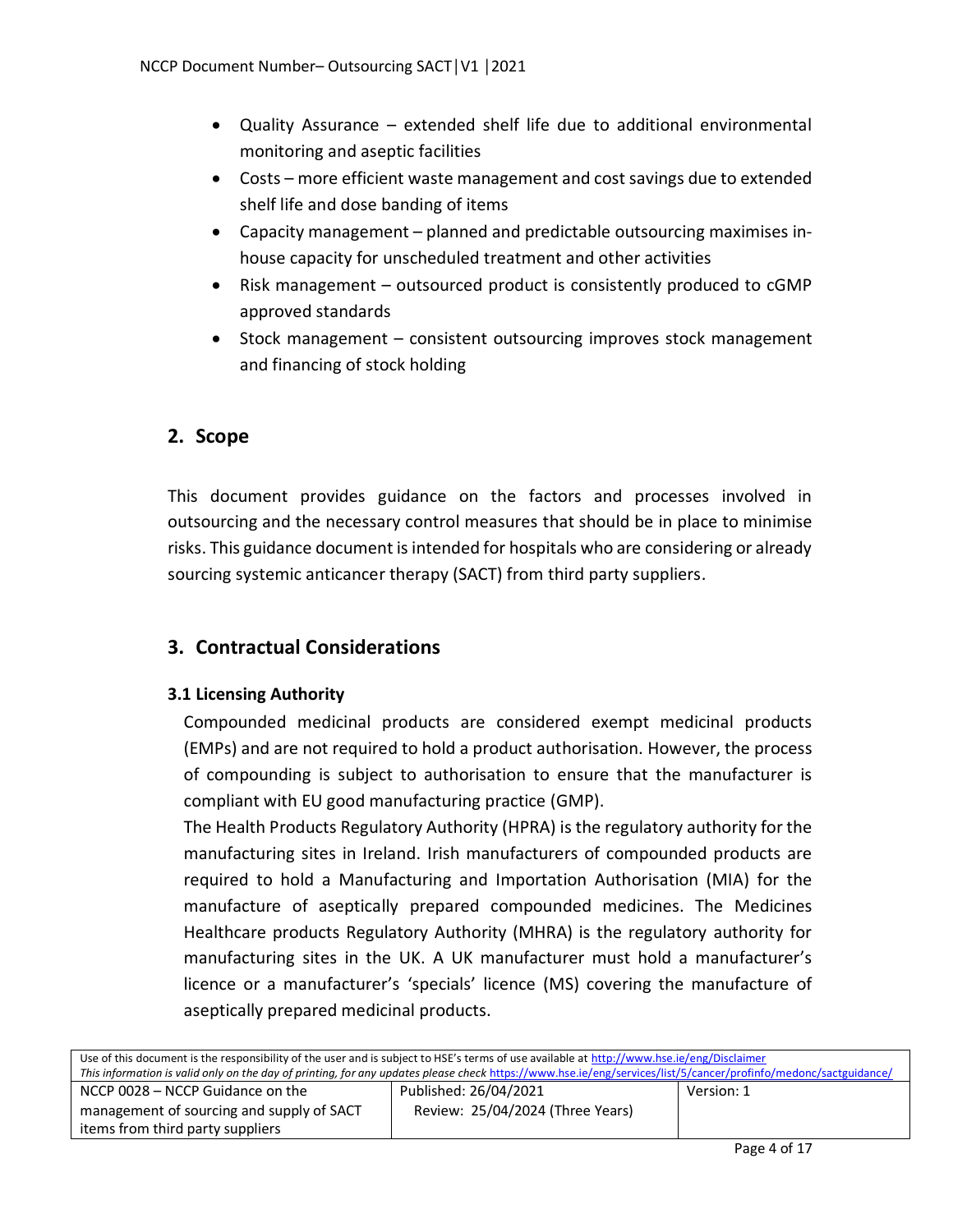It is a legal requirement that the importation of EMPs from countries outside of the EEA, including the UK, must be performed by an authorised entity located within the EEA. From 1st January 2021, all EMPs sourced from the UK will need to be sourced through an authorised operator, i.e. a holder of a manufacturing and importation authorisation or a wholesaler authorisation located in the EU/EEA.

However, in certain cases, for example the supply of short dated EMPs from the UK, it is possible for hospitals to physically receive the products directly from the third country. In this scenario, the authorised wholesaler/manufacturer financially procures the EMP and financially supplies it onwards in Ireland, without taking physical receipt of the product. The hospital receives the product directly. In these circumstances, the wholesaler/manufacturer is required to verify the details of the physical product and transportation to ensure the product integrity and legitimacy of the supply chain. It is also the responsibility of the authorised manufacturer/wholesaler to ensure that the imported EMP is notified to the HPRA. The HPRA maintains a database of EMPs and this information is required in the event of a product recall.

It is also possible that a hospital directly procures a medicine from an entity in a third country which is physically imported into Ireland to an authorised manufacturer or wholesaler. The purchasing hospital should establish that the source and supplier is authentic and appropriately authorised in that territory to ensure the quality and safety of the product purchased. The importing manufacturer / wholesaler is responsible for verifying the legitimacy of the supply chain, checking the integrity of transportation and notification of the products to the HPRA.

Additional customs checks and regulations are in place for imported products which may disrupt/ delay the supply chain.

#### <span id="page-4-0"></span>**3.2 Responsibilities**

It is the responsibility of the hospital/purchaser to verify that the aspects relevant to maintaining quality of the outsourced products are acceptable i.e. labelled conditions of storage are accepted by the purchasing hospital, unless further

| Use of this document is the responsibility of the user and is subject to HSE's terms of use available at http://www.hse.ie/eng/Disclaimer                       |                                  |            |  |  |
|-----------------------------------------------------------------------------------------------------------------------------------------------------------------|----------------------------------|------------|--|--|
| This information is valid only on the day of printing, for any updates please check https://www.hse.ie/eng/services/list/5/cancer/profinfo/medonc/sactguidance/ |                                  |            |  |  |
| NCCP 0028 – NCCP Guidance on the                                                                                                                                | Published: 26/04/2021            | Version: 1 |  |  |
| management of sourcing and supply of SACT                                                                                                                       | Review: 25/04/2024 (Three Years) |            |  |  |
| items from third party suppliers                                                                                                                                |                                  |            |  |  |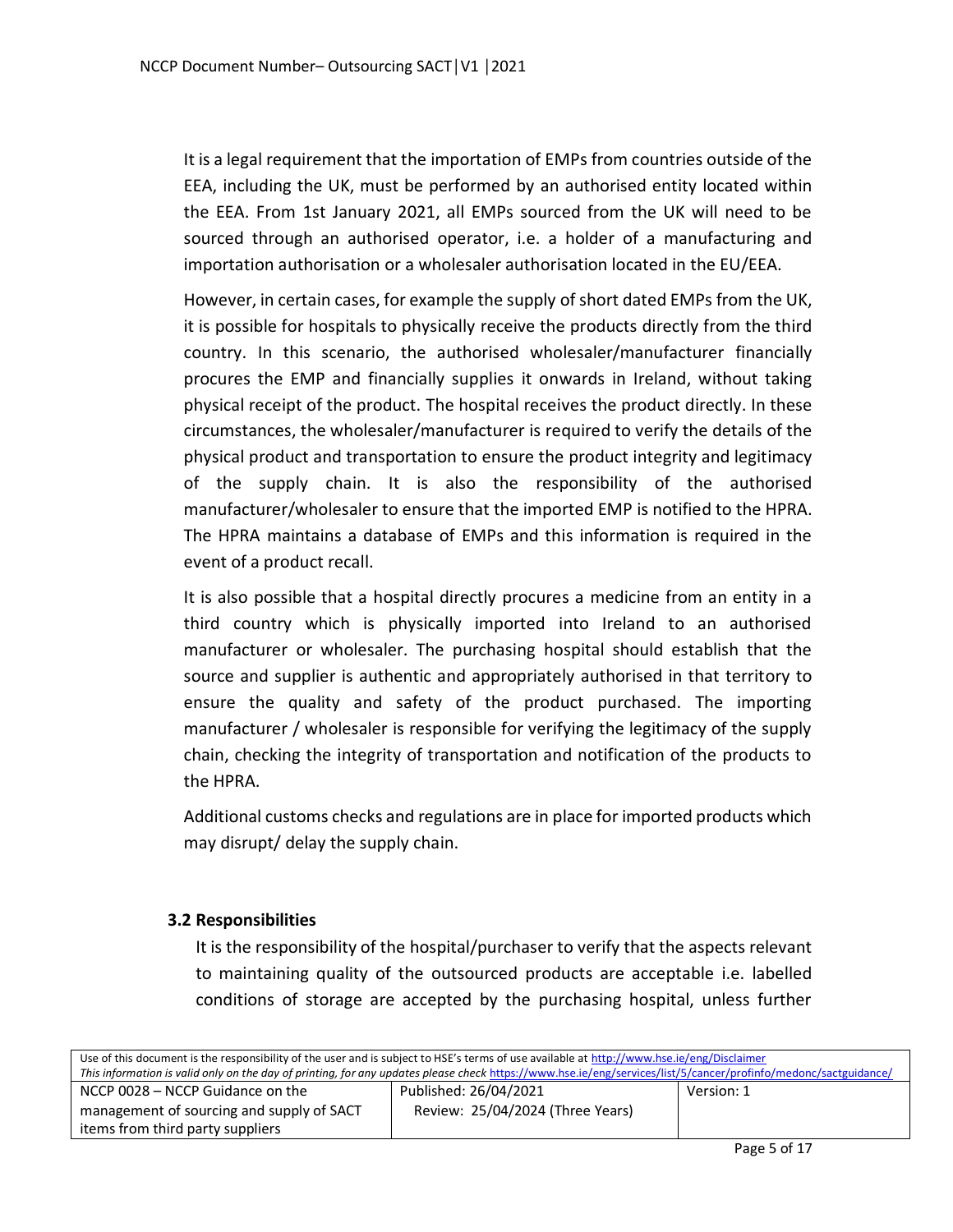manipulated upon receipt. Hospital pharmacists (acting as the purchaser) should be particularly aware of their responsibility for specifying a suitable product and not be reliant on the manufacturer (contract acceptor).

The decision to outsource the supply of SACT products should be agreed by pharmacy with the hospital governance and management structures with responsibility for chemotherapy and/or medicines, e.g. Drug and Therapeutics Committee and Finance.

The Chief Pharmacist has overall responsibility for medicines management within the organisation. They are ultimately responsible for ensuring that effective governance arrangements are in place across the organisation for all injectable medicines, whether prepared in pharmacy or outsourced. If a decision is made to outsource SACT products, the Chief Pharmacist therefore has the final responsibility to ensure that the appropriate approvals and Quality Assurance checks are in place, in the same way as they would be required to for doses prepared in-house.

The responsibilities of both the contract giver (purchaser) and contract acceptor (manufacturer) should be clearly defined and formally agreed by each party in line with EU GMP<sup>4</sup> good practice recommendations.

Service level agreement (SLA) and technical (quality) agreements (TA), detailing the key aspects of the service, responsibilities and Key Performance Indicators (KPIs), should be agreed - these must consider specific local circumstances and needs. Realistic expectations of service provision must be agreed between both parties and responsibilities for quality should be defined in the agreement. The hospital (the contract giver) needs to ensure adequate staff resource, both in terms of time and seniority, is available to monitor agreements.

The manufacturer (contract acceptor) will be responsible for any breaches of Good Manufacturing Practice (GMP), but cannot take responsibility for the clinical suitability of the products purchased, unless providing a clinical pharmacy service is part of the contract (which is outside the scope of this guidance).

 $\overline{a}$ 

| Use of this document is the responsibility of the user and is subject to HSE's terms of use available at http://www.hse.ie/eng/Disclaimer                       |                                  |            |  |  |
|-----------------------------------------------------------------------------------------------------------------------------------------------------------------|----------------------------------|------------|--|--|
| This information is valid only on the day of printing, for any updates please check https://www.hse.ie/eng/services/list/5/cancer/profinfo/medonc/sactguidance/ |                                  |            |  |  |
| NCCP 0028 – NCCP Guidance on the                                                                                                                                | Published: 26/04/2021            | Version: 1 |  |  |
| management of sourcing and supply of SACT                                                                                                                       | Review: 25/04/2024 (Three Years) |            |  |  |
| items from third party suppliers                                                                                                                                |                                  |            |  |  |

<sup>4</sup> [https://ec.europa.eu/health/sites/health/files/files/eudralex/vol-4/vol4-chap7\\_2012-06\\_en.pdf](https://ec.europa.eu/health/sites/health/files/files/eudralex/vol-4/vol4-chap7_2012-06_en.pdf)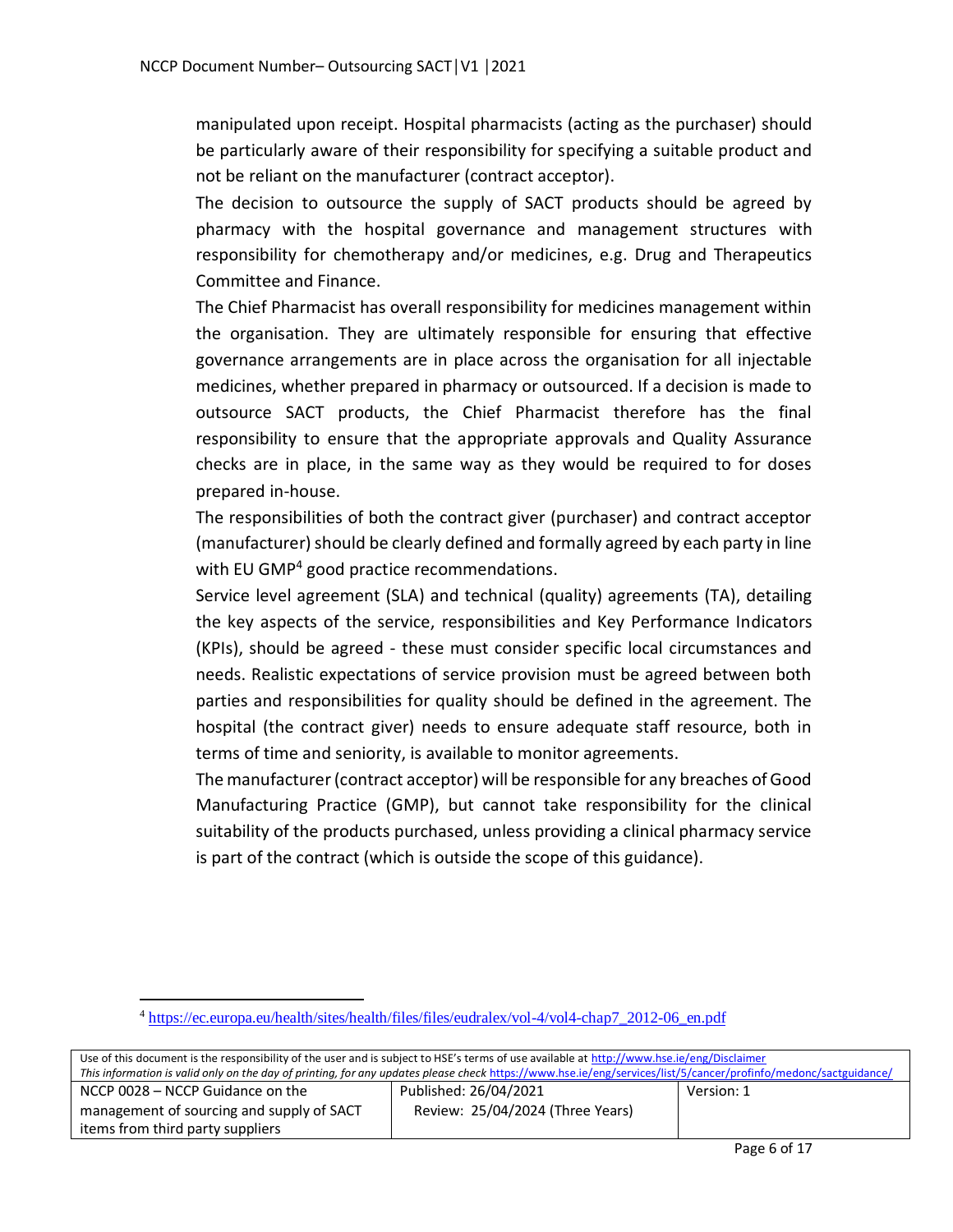#### <span id="page-6-0"></span>**3.3 Managing Capacity for SACT Supply**

The outsourcing of SACT can be beneficial in facilitating the workload of pharmacy aseptic compounding units, but balance is required, with the hospital maintaining aseptic unit capacity to prepare SACT whilst taking advantage of commerciallyprepared dose-banded products that can facilitate capacity in aseptic units, and should reduce waste.

It should be noted that the workload associated with the ordering, checking and dispensing of outsourced products, and monitoring the technical agreement (TA) and Service Level Agreement (SLA) (see below), is often underestimated and should also be taken into account in capacity calculations.

It is important to ensure that contingency measures are in place to minimise the risk of disruption to the supply chain, for example, where a quality assurance issue may arise within a compounding facility leading to delays in the delivery of SACT products. This highlights the need for resilience in the service, especially in the current climate of Covid-19 and Brexit.

Hospitals must assure themselves that any outsourced supplier realistically has the capacity to provide the volume of products that they will be using. However, they must also ensure that they will provide accurate and realistic data to the supplier about the volume and length of supply likely to be needed.

#### <span id="page-6-1"></span>**3.4 Contract Agreements**

A contract agreement contains the legal responsibilities, obligations and liabilities of the commercial transaction between the manufacturer and hospital. It does not detail the technical (quality) or service aspects of the outsourcing arrangement - these are separate documents. However, the contract agreement, technical agreement (TA) and service level agreement (SLA) can be drafted as one comprehensive document with the TA and SLA included as schedules in the document<sup>5</sup>.

 $\overline{a}$ <sup>5</sup> See NCCP website for the most up to date version of template agreement. [https://www.hse.ie/eng/services/list/5/cancer/profinfo/medonc/sactguidance/nccp%20qa%20resources%20f](https://www.hse.ie/eng/services/list/5/cancer/profinfo/medonc/sactguidance/nccp%20qa%20resources%20for%20hospital%20pharmacy%20cancer%20services.html) [or%20hospital%20pharmacy%20cancer%20services.html](https://www.hse.ie/eng/services/list/5/cancer/profinfo/medonc/sactguidance/nccp%20qa%20resources%20for%20hospital%20pharmacy%20cancer%20services.html)

| Use of this document is the responsibility of the user and is subject to HSE's terms of use available at http://www.hse.ie/eng/Disclaimer                       |                                  |            |  |  |
|-----------------------------------------------------------------------------------------------------------------------------------------------------------------|----------------------------------|------------|--|--|
| This information is valid only on the day of printing, for any updates please check https://www.hse.ie/eng/services/list/5/cancer/profinfo/medonc/sactguidance/ |                                  |            |  |  |
| NCCP 0028 - NCCP Guidance on the                                                                                                                                | Published: 26/04/2021            | Version: 1 |  |  |
| management of sourcing and supply of SACT                                                                                                                       | Review: 25/04/2024 (Three Years) |            |  |  |
| items from third party suppliers                                                                                                                                |                                  |            |  |  |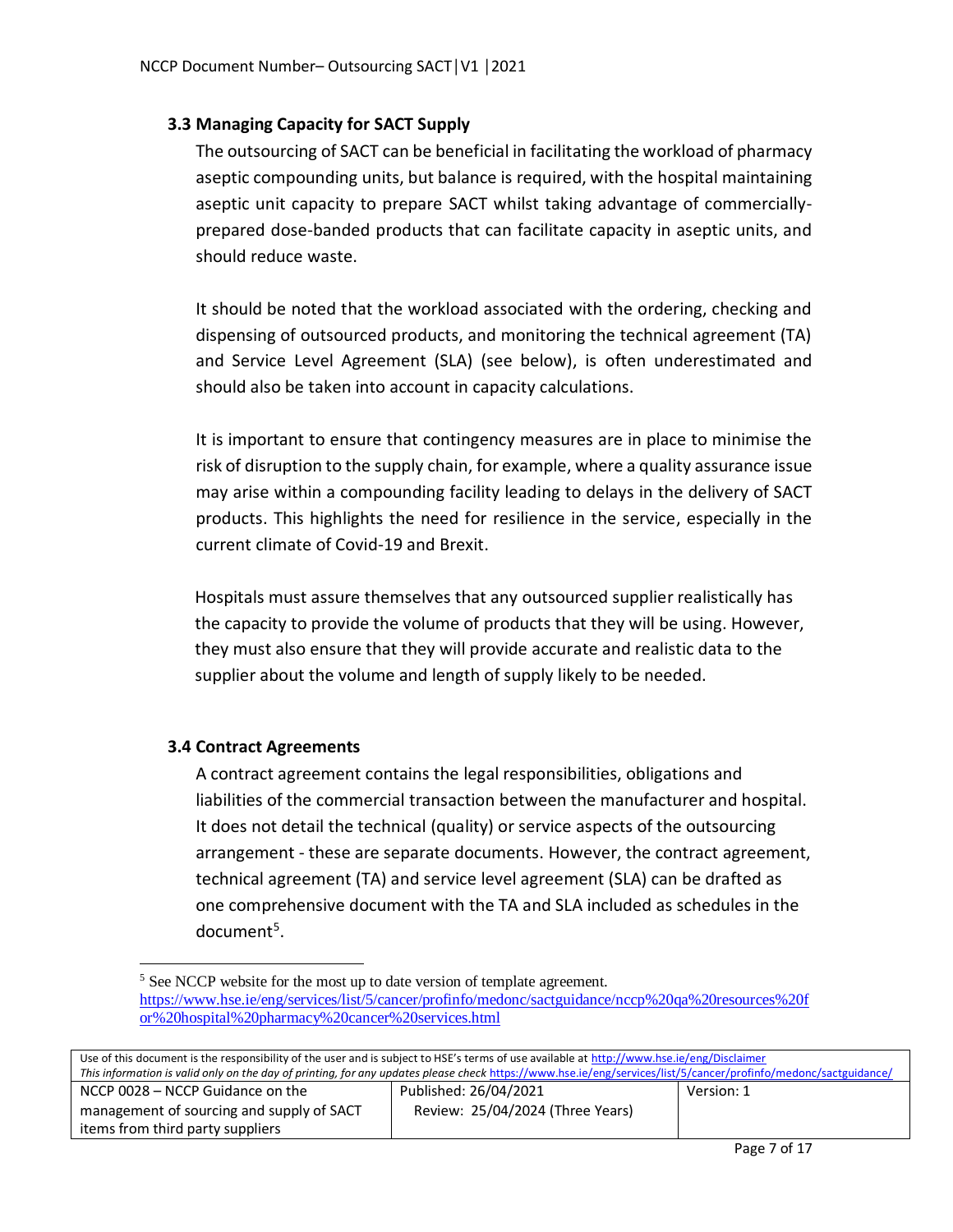#### <span id="page-7-0"></span>**3.5 Technical (Quality) Agreement**

A technical agreement (TA) describes, in practical terms, the arrangements and responsibilities of both parties with regards to the safety and quality aspects of the products provided and therefore should be agreed by those with responsibilities for those aspects of the service rather than for sales/contracting. Hospitals must be assured that the chosen supplier will not further subcontract work without an agreed written authorisation being received from them. This should be formalised in the TA. Any subcontractor agreed upon should be appropriately authorised.

Purchasers must be assured that the service provider's operations are in line with best practice and have been appropriately authorised

#### <span id="page-7-1"></span>**3.6 Service Level Agreement (SLA)**

A Service Level Agreement (SLA) defines the arrangements for the provision of a timely, cost effective and efficient service. This should be signed by both parties by a senior person in a procurement role, in line with the purchaser's procurement policies.

The following details should be considered for the inclusion in a contract agreement which may encompass the TA and SLA:

- Purpose of the agreement
- Parties participating in the agreement
- Period of the Service
- Communication pathway including contact details
- Financial terms of the agreement fees, claims, VAT status
- Ordering procedures with proof of a robust ordering system in place
- Ordering information and delivery schedules
- Agreed turnaround times
- Forecasting (predicting trends and demands)
- Complaints procedures
- Recall and returns procedures to include drugs, diluents, consumables
- Good manufacturing practice (GMP) compliance

| Use of this document is the responsibility of the user and is subject to HSE's terms of use available at http://www.hse.ie/eng/Disclaimer                       |                                  |            |  |  |
|-----------------------------------------------------------------------------------------------------------------------------------------------------------------|----------------------------------|------------|--|--|
| This information is valid only on the day of printing, for any updates please check https://www.hse.ie/eng/services/list/5/cancer/profinfo/medonc/sactguidance/ |                                  |            |  |  |
| NCCP 0028 – NCCP Guidance on the                                                                                                                                | Published: 26/04/2021            | Version: 1 |  |  |
| management of sourcing and supply of SACT                                                                                                                       | Review: 25/04/2024 (Three Years) |            |  |  |
| items from third party suppliers                                                                                                                                |                                  |            |  |  |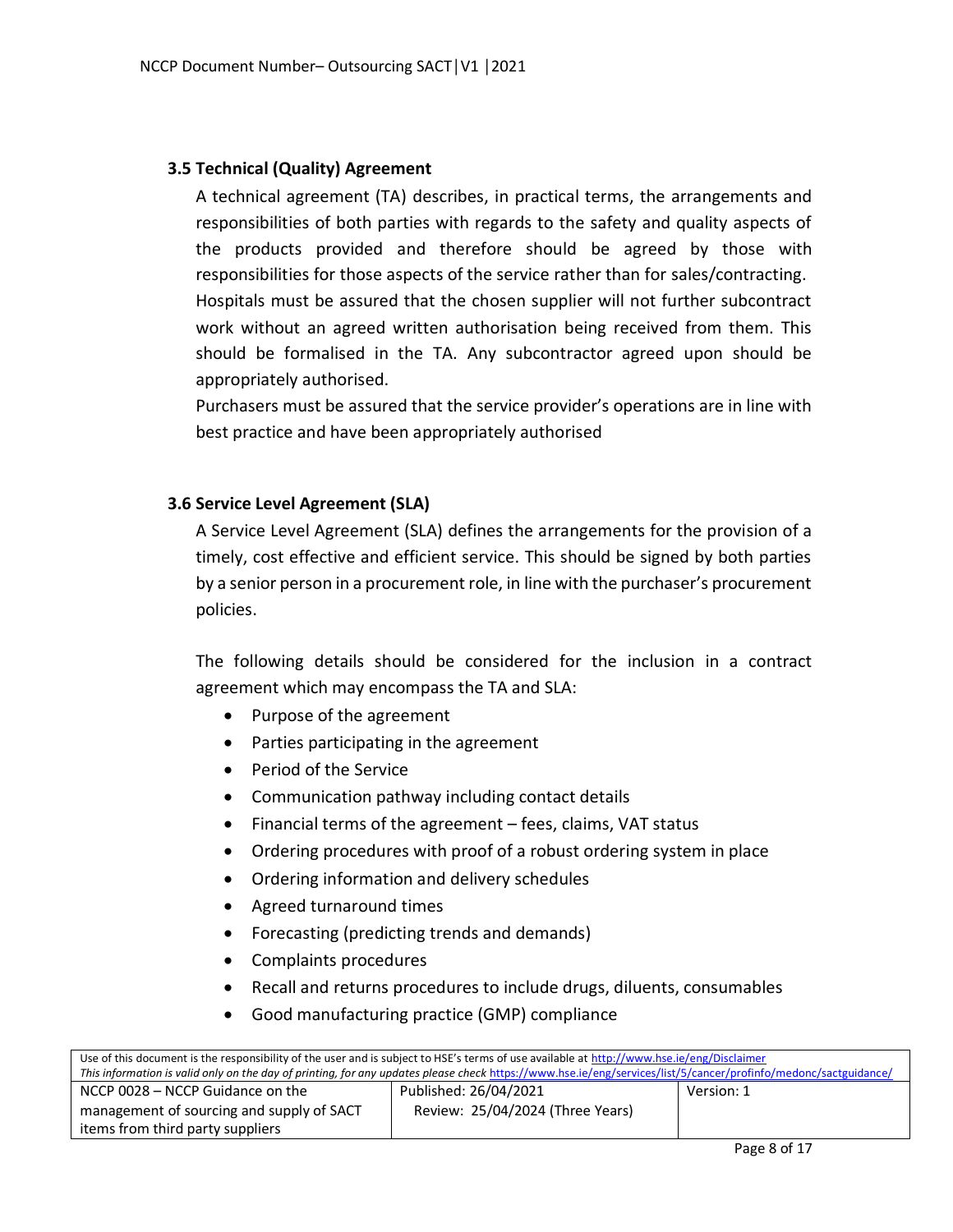- Transport details including transit times
- Packaging cold chain transfer details, product segregation details
- Clear labelling to identify hazardous products
- Quality and Performance Management key performance indicators, incident management, termination
- Services that are not included in the agreement

#### <span id="page-8-0"></span>**3.7 Contracting and Ordering**

Hospitals considering outsourcing are advised to undertake a budget impact assessment of outsourced products, and where applicable, compare this to local compounding costs. Consideration should be given to the tendering process and complying with procurement regulations<sup>6</sup>. Quality and sustainability of supply are as important considerations as unit price. The supplier with the cheapest commercial price may not necessarily be the preferred supplier.

Hospitals should document the costs of supplying outsourced SACT (including the costs of dispensing an individual dose and the costs of managing the supply chain) to be met, especially where a switch in supply route will result in a change of costs for the hospital. Order lead times should be considered to ensure that the manufacturer has adequate time to process, manufacture and release the products in a timely and safe manner, while also ensuring that the hospital will not be required to hold excessive stock levels resulting in waste. This should be covered in the SLA/TA.

Consideration should be given to the running unit costs and requirements of an in-house aseptic compounding service:

- Asset costs estates and equipment require maintenance and renewal. Yearly depreciation of these items should be considered
- Overheads utilities, waste management, staffing, consumables
- Pharmacy staff training and skill mix
- Quality Management System to ensure quality and safety
- Stock holding

 $\ddot{\phantom{a}}$ 

<sup>6</sup> <https://ogp.gov.ie/public-procurement-guidelines-for-goods-and-services/>

| Use of this document is the responsibility of the user and is subject to HSE's terms of use available at http://www.hse.ie/eng/Disclaimer                       |                                  |            |  |
|-----------------------------------------------------------------------------------------------------------------------------------------------------------------|----------------------------------|------------|--|
| This information is valid only on the day of printing, for any updates please check https://www.hse.ie/eng/services/list/5/cancer/profinfo/medonc/sactguidance/ |                                  |            |  |
| NCCP 0028 – NCCP Guidance on the                                                                                                                                | Published: 26/04/2021            | Version: 1 |  |
| management of sourcing and supply of SACT                                                                                                                       | Review: 25/04/2024 (Three Years) |            |  |
| items from third party suppliers                                                                                                                                |                                  |            |  |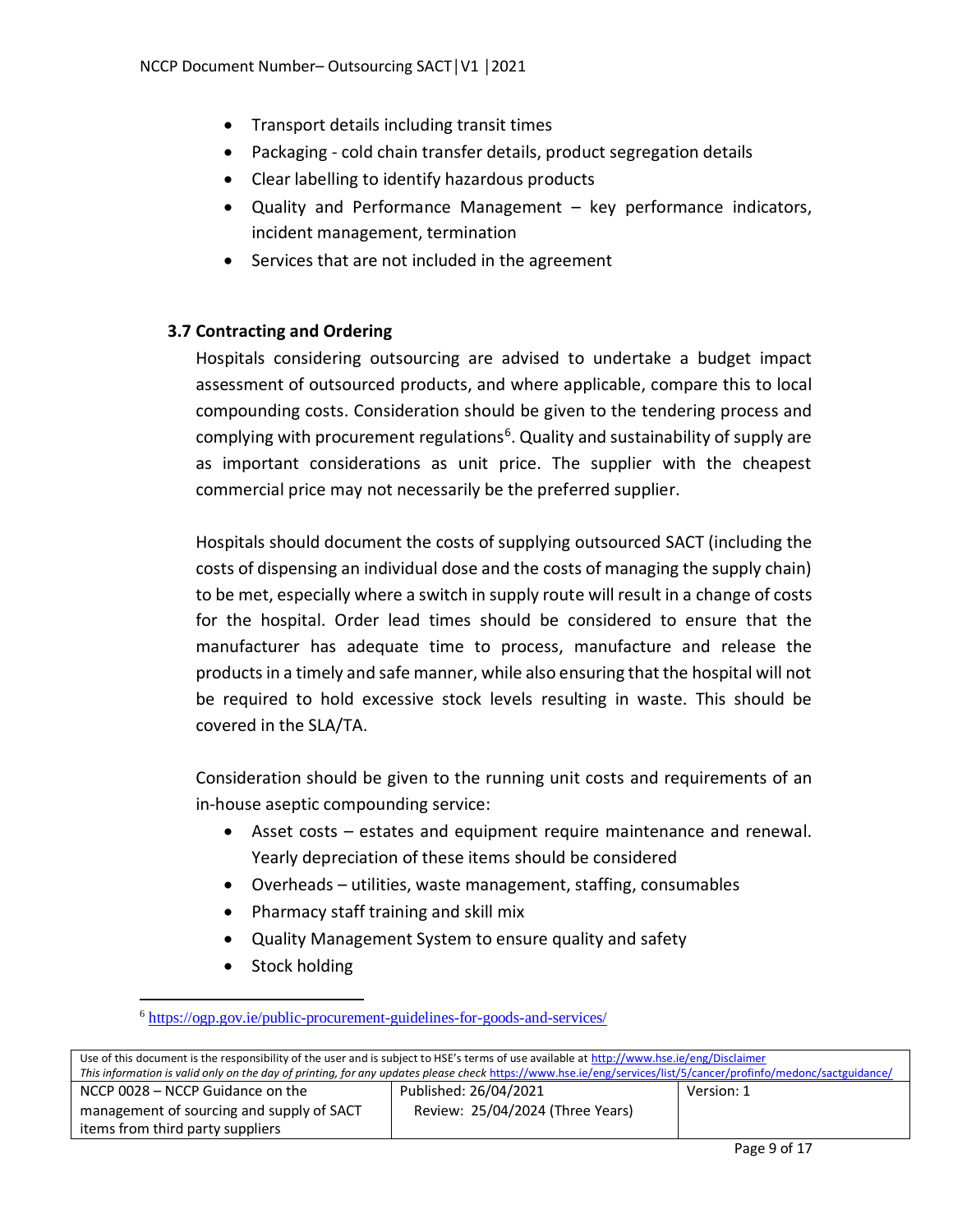When deciding to outsource SACT items the cost of compounding a SACT item should be compared to the outsourcing cost of a similar items to determine best value usage. A nominal cost could be devised and applied to these items.

This nominal cost would incorporate:

- the complexity banding of compounding the specific drug (lower complexity could be easily outsourced)
- drug and consumable cost
- shelf life /reduced wastage
- staffing resource costs

Lower nominal cost items could be outsourced. Other considerations could include freeing up internal capacity for expensive, more complex items, patient specific items and clinical trials.

#### <span id="page-9-0"></span>**3.8 Contingency Plans**

Hospitals must have in place, contingency plans, for continued supply of essential SACT products for patients should outsourced suppliers be unable to meet demand.

Suppliers should have contingency plans in place to ensure continuation of agreed supplies. Contingency plans need to consider how the service will cope with increasing demand, and reduced capacity due various reasons such as staff illness, planned down-time, natural disaster, fire, quality assurance issues etc. These considerations should account for the supplier's staff and facilities and infrastructure connecting the supplier to the purchasing authority.

The contract acceptor must notify the purchaser before any contingency arrangement is implemented. The product supplied under any such arrangement must be identical to that supplied by the main contractor unless otherwise agreed. This should specifically be in the TA/SLA.

Hospitals must assure themselves that their chosen supplier's plan is realistic and actionable. It is appropriate to ask the supplier for evidence of the effectiveness of the plan to minimise risk to patients.

| Use of this document is the responsibility of the user and is subject to HSE's terms of use available at http://www.hse.ie/eng/Disclaimer                       |                                  |            |  |  |
|-----------------------------------------------------------------------------------------------------------------------------------------------------------------|----------------------------------|------------|--|--|
| This information is valid only on the day of printing, for any updates please check https://www.hse.ie/eng/services/list/5/cancer/profinfo/medonc/sactguidance/ |                                  |            |  |  |
| NCCP 0028 – NCCP Guidance on the                                                                                                                                | Published: 26/04/2021            | Version: 1 |  |  |
| management of sourcing and supply of SACT                                                                                                                       | Review: 25/04/2024 (Three Years) |            |  |  |
| items from third party suppliers                                                                                                                                |                                  |            |  |  |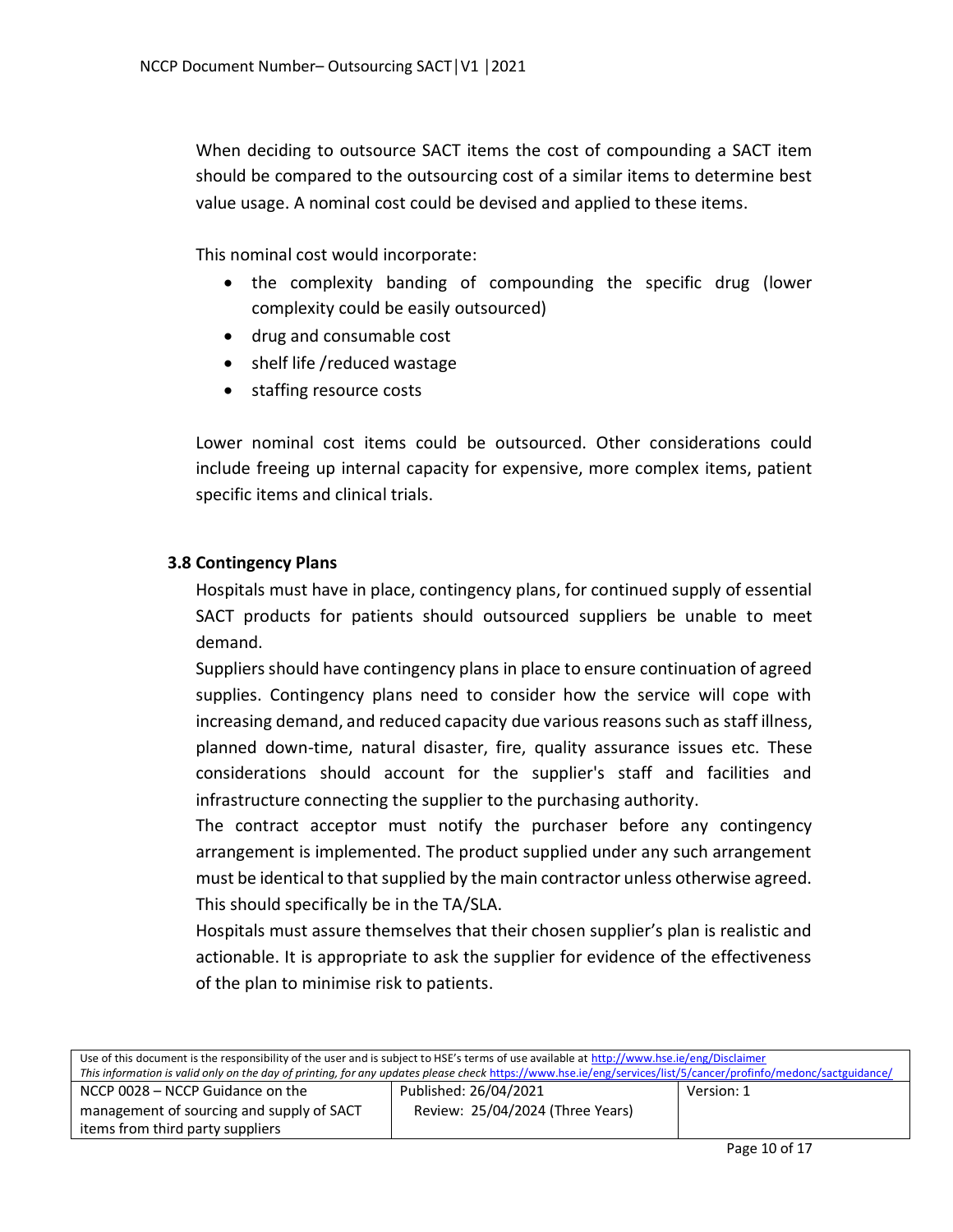#### <span id="page-10-0"></span>**3.9 Complaints and Key Performance Indicators (KPIs)**

Formal systems with agreed, named contacts are required for communication between the hospital and the manufacturer regarding complaints associated with products and/or services.

The process for dealing with complaints and suitable timelines should be agreed and responsibilities defined in the TA. Hospitals need to be assured that robust systems are in place to provide timely feedback on subsequent investigations and corrective and/ or preventative actions.

Responsibilities and timescales for responses to recalls should be agreed in the TA/SLA. Suppliers should be able to provide assurance that they have sufficient infrastructure in place to communicate with all their customers in a timely manner, including confirmation to the purchaser of receipt of the recall.

A meaningful set of KPIs should be agreed by both the purchaser and supplier.

Purchasers should continuously monitor trends in KPIs and a formal mechanism should be agreed for raising any significant concerns and discussed at a review meeting as agreed in the SLA. These include service-related items e.g. turnaround times, contract and/or forecasted volumes, out-of-specification results, complaints, etc.

| Use of this document is the responsibility of the user and is subject to HSE's terms of use available at http://www.hse.ie/eng/Disclaimer                       |                                  |            |  |  |
|-----------------------------------------------------------------------------------------------------------------------------------------------------------------|----------------------------------|------------|--|--|
| This information is valid only on the day of printing, for any updates please check https://www.hse.ie/eng/services/list/5/cancer/profinfo/medonc/sactguidance/ |                                  |            |  |  |
| NCCP 0028 – NCCP Guidance on the                                                                                                                                | Published: 26/04/2021            | Version: 1 |  |  |
| management of sourcing and supply of SACT                                                                                                                       | Review: 25/04/2024 (Three Years) |            |  |  |
| items from third party suppliers                                                                                                                                |                                  |            |  |  |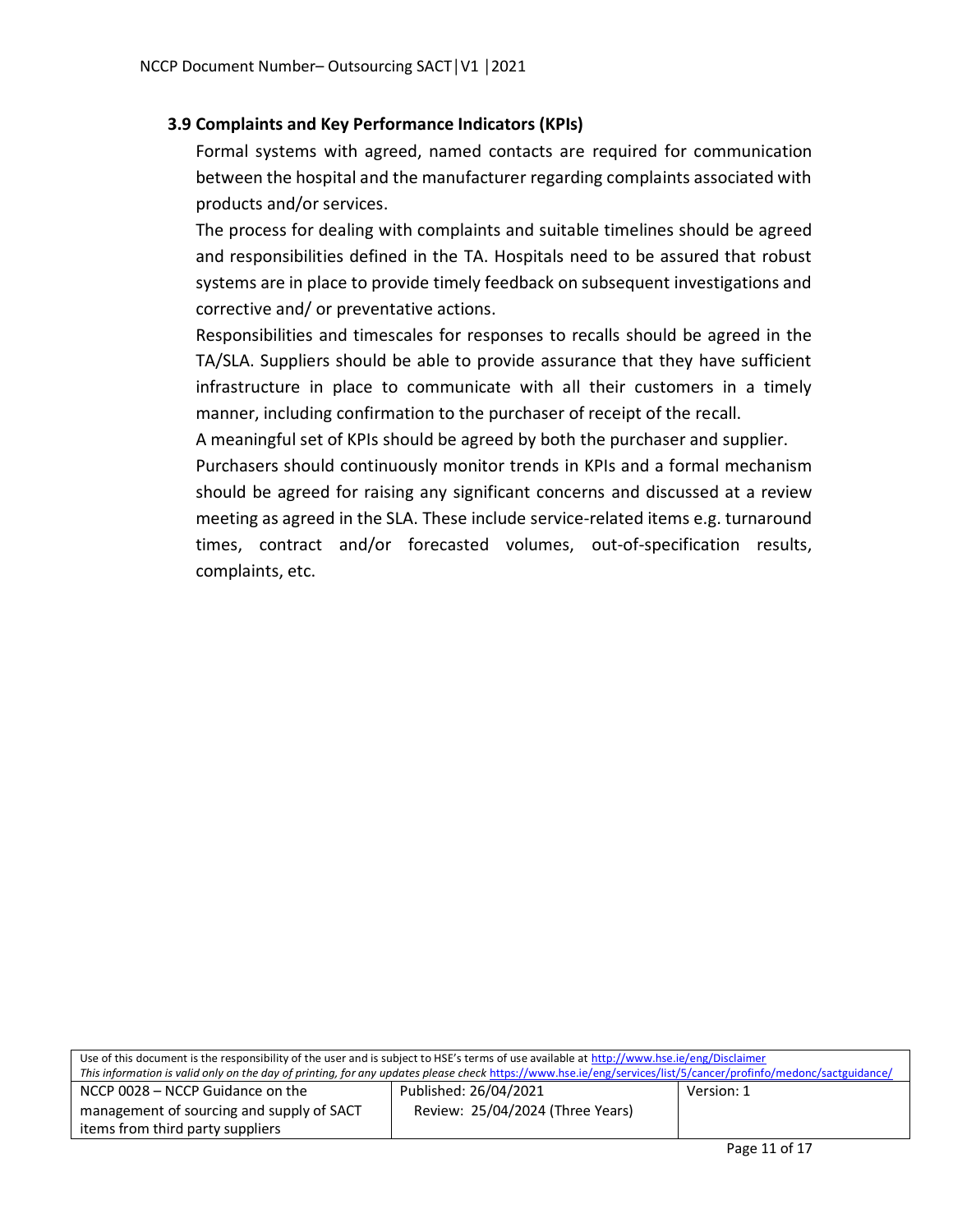## <span id="page-11-0"></span>**4. Logistical Considerations**

#### <span id="page-11-1"></span>**4.1 Delivery from Suppliers**

Hospitals should be aware of the logistical arrangements for the delivery of outsourced SACT to their site and agree with the manufacturers that these arrangements are appropriate and will give a high degree of assurance that the products have not been adversely affected during transport. Deliveries need to be made according to GDP (Good Distribution Practice<sup>7</sup>) (1). The responsibility for transport should be included in the SLA/TA.

Issues to be considered include:

- Ordering systems are fit for purpose.
- Transit times

 $\ddot{\phantom{a}}$ 

- Presentation of packaging, storage and handling requirements
- Delivery arrangements this should include importing and customs
- Adverse weather conditions

Cold/Ambient Chain considerations:

- Refrigerated transport or time-limited cold chain transfer
- Management of temperature excursions
- Exposure of variable temperatures during transit
- Clear identification/labelling of storage requirements

Consideration should be given to arrangements in place for the receipt of deliveries out-of-hours, if applicable.

Hospitals must also ensure they understand the impact of Bank Holidays and planned service down-time on ordering lead times. Hospitals need to plan for lead times being affected not only by production schedules being changed but also by increased demand for service from other customers.

<sup>7</sup> [https://eur-lex.europa.eu/legal](https://eur-lex.europa.eu/legal-content/EN/TXT/?uri=uriserv:OJ.C_.2013.343.01.0001.01.ENG&toc=OJ:C:2013:343:TOC)[content/EN/TXT/?uri=uriserv:OJ.C\\_.2013.343.01.0001.01.ENG&toc=OJ:C:2013:343:TOC](https://eur-lex.europa.eu/legal-content/EN/TXT/?uri=uriserv:OJ.C_.2013.343.01.0001.01.ENG&toc=OJ:C:2013:343:TOC)

| Use of this document is the responsibility of the user and is subject to HSE's terms of use available at http://www.hse.ie/eng/Disclaimer                       |                                  |            |
|-----------------------------------------------------------------------------------------------------------------------------------------------------------------|----------------------------------|------------|
| This information is valid only on the day of printing, for any updates please check https://www.hse.ie/eng/services/list/5/cancer/profinfo/medonc/sactguidance/ |                                  |            |
| NCCP 0028 – NCCP Guidance on the                                                                                                                                | Published: 26/04/2021            | Version: 1 |
| management of sourcing and supply of SACT                                                                                                                       | Review: 25/04/2024 (Three Years) |            |
| items from third party suppliers                                                                                                                                |                                  |            |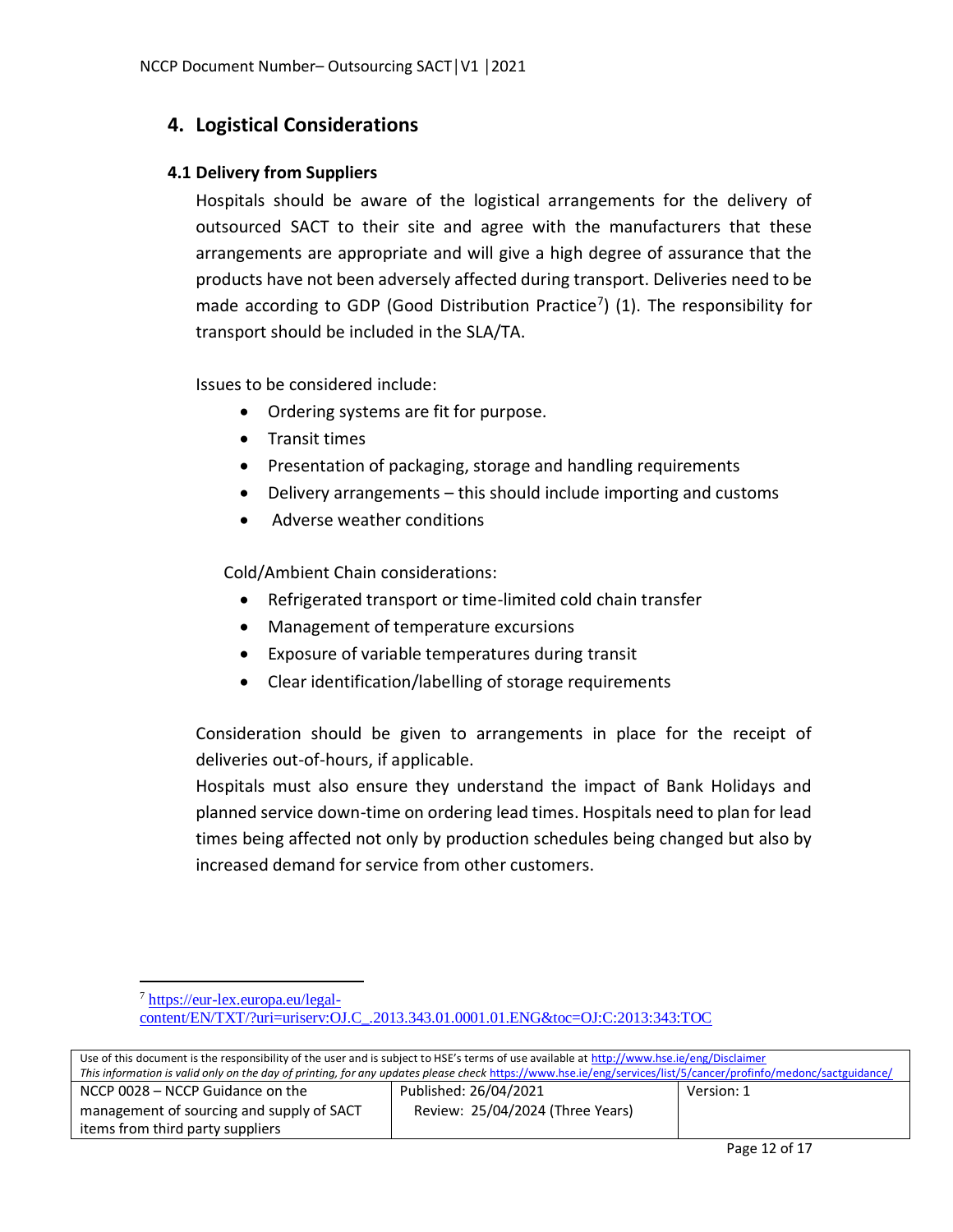#### <span id="page-12-0"></span>**4.2 Logistics within Hospitals**

Consideration should be given to the risk of duplication of transcriptions within the hospital prior to transmission to the supplier/manufacturer and transcriptions received by the supplier which may result in the delivery of incorrect orders. Orders containing patient-identifiable data must be in line with local information governance policies.

Failed/delayed deliveries may result in unexpected pressures for the hospital which can have an impact on capacity and adversely affect patient experience. Hospitals, during the contracting process, should seek to identify how suppliers will communicate any delays to them. This should be documented in the TA.

### <span id="page-12-1"></span>**5. Quality Considerations**

#### <span id="page-12-2"></span>**5.1 Stability and Shelf Life**

Hospitals should accept shelf lives being offered by the supplier, but they should obtain an insight into the source and quality of the data being used as an established basis for the shelf life decision, and they should assure themselves that the shelf-lives specifically applies to their products when undertaking an outsourcing agreement with the supplier. The responsibility for assigning shelf lives and expiry dates to outsourced products lies with the manufacturer, this responsibility is in line with GMP. However, as these are unauthorised products, it should be noted that these shelf lives, in most cases, will not have been reviewed or approved by a competent authority and the basis for the shelf life may not be as robust as that of authorised medicinal products.

Consideration needs to be given to the presence of potentially harmful degradation products as well as active chemical components and microbiological stability. In addition, stability testing, particularly for biological products, needs to consider the impact of transportation.

#### <span id="page-12-3"></span>**5.2 Risk of Composition Errors and Microbiological Contamination**

Aseptically prepared SACT products are subject to risk of microbiological contamination and composition errors. The agreement should require the

| Use of this document is the responsibility of the user and is subject to HSE's terms of use available at http://www.hse.ie/eng/Disclaimer                       |                                  |            |
|-----------------------------------------------------------------------------------------------------------------------------------------------------------------|----------------------------------|------------|
| This information is valid only on the day of printing, for any updates please check https://www.hse.ie/eng/services/list/5/cancer/profinfo/medonc/sactguidance/ |                                  |            |
| NCCP 0028 – NCCP Guidance on the                                                                                                                                | Published: 26/04/2021            | Version: 1 |
| management of sourcing and supply of SACT                                                                                                                       | Review: 25/04/2024 (Three Years) |            |
| items from third party suppliers                                                                                                                                |                                  |            |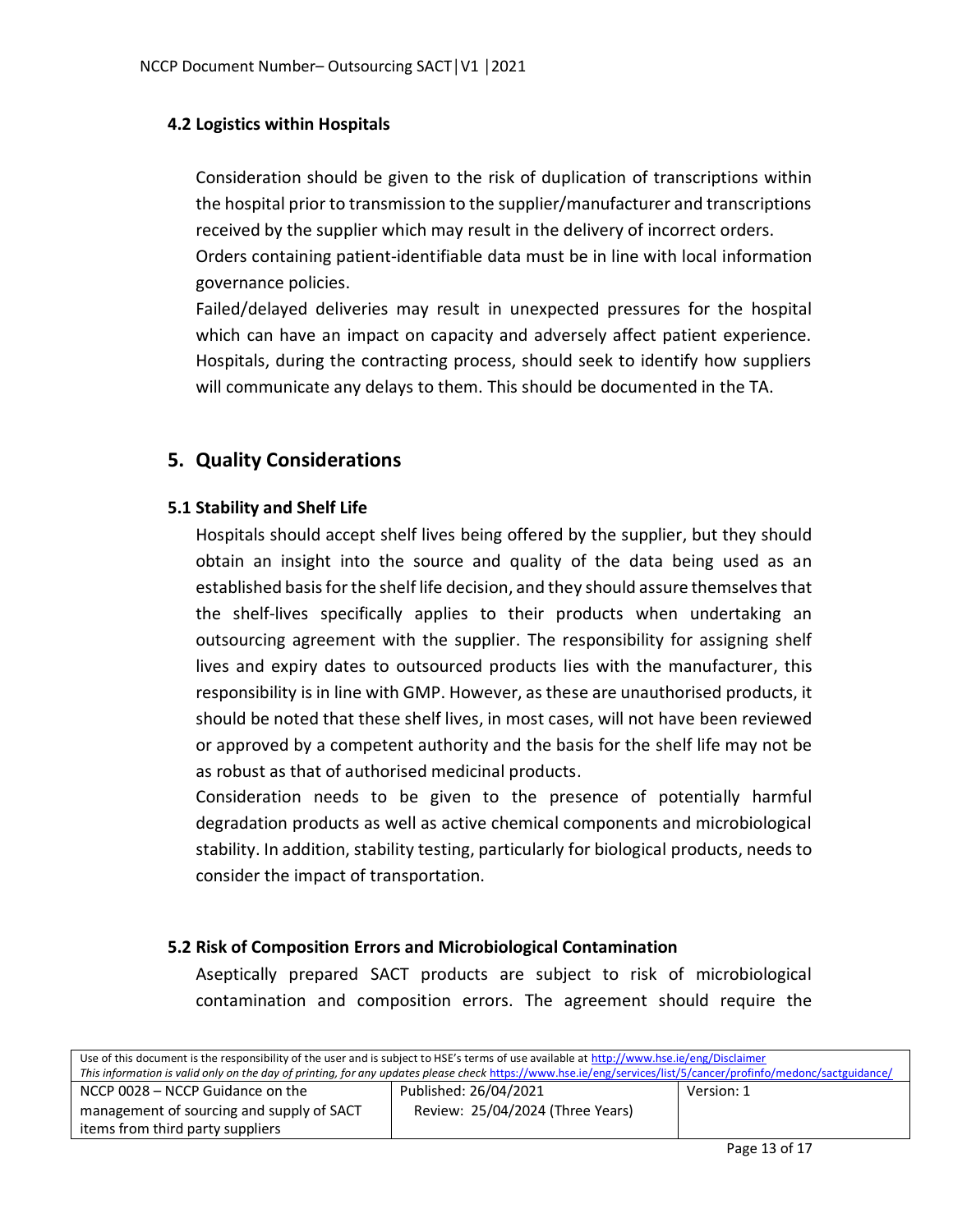manufacturer to communicate to its competent authority any issues which may impact upon the sterility assurance level of the compounded products (e.g. confirmed sterility failures, failed process simulation / media fill test results) and the competent authority would then review / investigate the issue. If a product recall or other market action is required, the competent authority will instruct the manufacturer / wholesaler in that regard, and communications to the hospitals will be made, usually by the manufacturer / wholesaler, but in some cases, by the HPRA. Suitable arrangements should be in place within the purchasing organisation to knowledgeably assess the significance of such communications. Final responsibility to use a product will rest with the pharmacy if the manufacturer deems there is no cause to recall it.

| Use of this document is the responsibility of the user and is subject to HSE's terms of use available at http://www.hse.ie/eng/Disclaimer                       |                                  |            |  |
|-----------------------------------------------------------------------------------------------------------------------------------------------------------------|----------------------------------|------------|--|
| This information is valid only on the day of printing, for any updates please check https://www.hse.ie/eng/services/list/5/cancer/profinfo/medonc/sactguidance/ |                                  |            |  |
| NCCP 0028 – NCCP Guidance on the                                                                                                                                | Published: 26/04/2021            | Version: 1 |  |
| management of sourcing and supply of SACT                                                                                                                       | Review: 25/04/2024 (Three Years) |            |  |
| items from third party suppliers                                                                                                                                |                                  |            |  |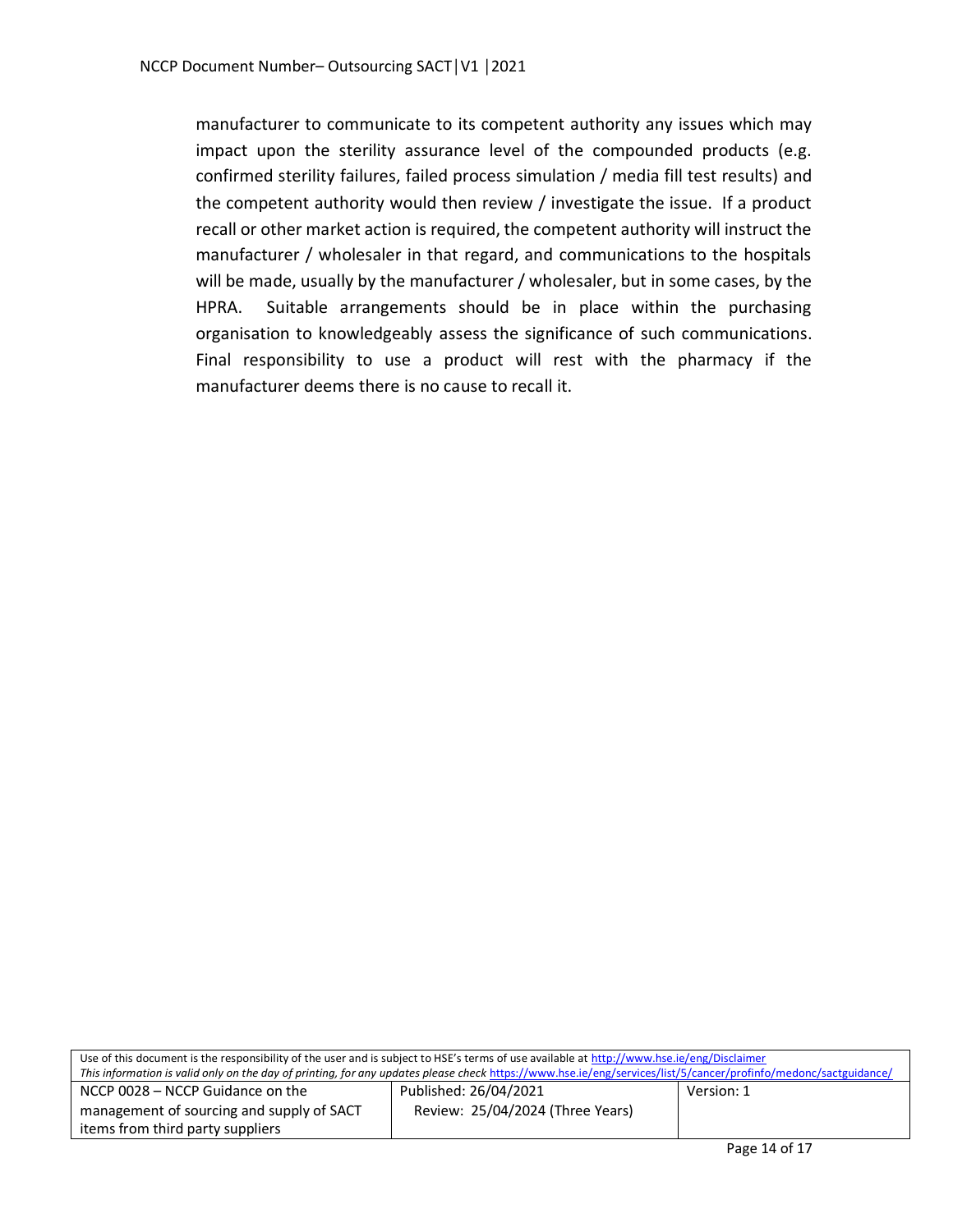## <span id="page-14-0"></span>**6. References**

- 1. Eudralex Guidelines for Good Manufacturing Practice for Medicinal Products for Human and Veterinary Use. Volume 4 Chapter 7 Outsourced Activities. [https://ec.europa.eu/health/sites/health/files/files/eudralex/vol-4/vol4](https://ec.europa.eu/health/sites/health/files/files/eudralex/vol-4/vol4-chap7_2012-06_en.pdf) [chap7\\_2012-06\\_en.pdf](https://ec.europa.eu/health/sites/health/files/files/eudralex/vol-4/vol4-chap7_2012-06_en.pdf) accessed 27.10.2020
- 2. Guidance on managing the sourcing and supply of ready-to-administer chemotherapy doses for the NHS (2016)
- 3. Quality Assurance of Aseptic Preparation Services: Standards Parts A & B| Fifth edition. 2016 Beaney A.M. on behalf of the NHS Pharmaceutical Quality Assurance Committee and the Royal Pharmaceutical Society
- 4. American Society of Health-System Pharmacists. ASHP guidelines on outsourcing sterile compounding services. Am J Health-Syst Pharm.2015; In press.

| Use of this document is the responsibility of the user and is subject to HSE's terms of use available at http://www.hse.ie/eng/Disclaimer                       |                                  |            |
|-----------------------------------------------------------------------------------------------------------------------------------------------------------------|----------------------------------|------------|
| This information is valid only on the day of printing, for any updates please check https://www.hse.ie/eng/services/list/5/cancer/profinfo/medonc/sactguidance/ |                                  |            |
| NCCP 0028 – NCCP Guidance on the                                                                                                                                | Published: 26/04/2021            | Version: 1 |
| management of sourcing and supply of SACT                                                                                                                       | Review: 25/04/2024 (Three Years) |            |
| items from third party suppliers                                                                                                                                |                                  |            |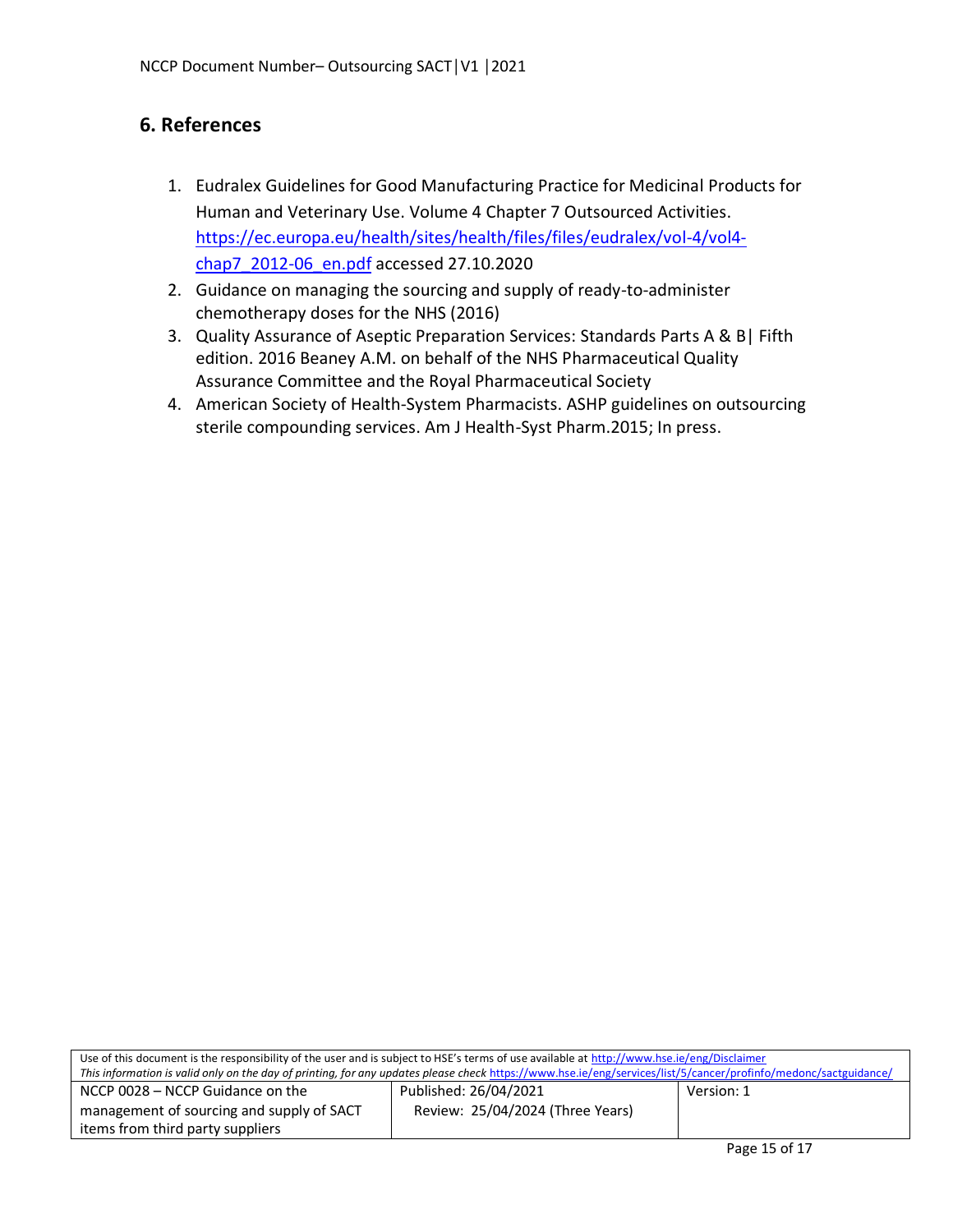## <span id="page-15-0"></span>**Appendix A: Checklist for Hospitals Undertaking Outsourcing**

The following should be reviewed and agreed with the manufacturer (some steps may be undertaken as part of contracting process):

- 1. Drugs and dose ranges to be included in the agreement
- 2. A specification for each product. (The manufacturer may have an existing specification - this should be carefully assessed for suitability e.g. labelling, presentation, and protection from light).
	- a. The syringe or final bag volume for each dose should be outlined as part of the specification, ensuring that the volume in a syringe does not exceed the maximum recommended percentage.
	- b. The information required for any patient specific individualised doses, ensuring it meets the needs of clinical areas, and complies with hospital medicines and information governance policies.
- 3. Ensure there is an established basis for the shelf life applied to each product.
- 4. Ensure validation of the cold chain supply has been undertaken, including special considerations for seasonal variation and distance to travel, especially if using an overnight or overseas delivery.
- 5. The information to be included with the documentation received routinely with the product, in line with the product specification.
- 6. The capacity limits of the manufacturer should be detailed in the SLA. Include in the SLA the proviso of notification when maximum capacity is being approached by the manufacturer.
- 7. A contingency supply plan to account for the manufacturer being unable to meet the demand to ensure continuity of SACT provision should be outlined. This plan could include SLAs with alternative suppliers of chemotherapy, but should note that that other hospitals may also be seeking contingency support at the same time.
- 8. Order deadlines, minimum orders, etc.
	- a. These should be shared with relevant staff in pharmacy as appropriate.
- 9. The process for placing orders with suppliers and receiving feedback on order handling and expected delivery dates and times. To be undertaken internally within pharmacy for outsourced dose-banded products.

| Use of this document is the responsibility of the user and is subject to HSE's terms of use available at http://www.hse.ie/eng/Disclaimer                       |                                  |            |
|-----------------------------------------------------------------------------------------------------------------------------------------------------------------|----------------------------------|------------|
| This information is valid only on the day of printing, for any updates please check https://www.hse.ie/eng/services/list/5/cancer/profinfo/medonc/sactguidance/ |                                  |            |
| NCCP 0028 - NCCP Guidance on the                                                                                                                                | Published: 26/04/2021            | Version: 1 |
| management of sourcing and supply of SACT                                                                                                                       | Review: 25/04/2024 (Three Years) |            |
| items from third party suppliers                                                                                                                                |                                  |            |